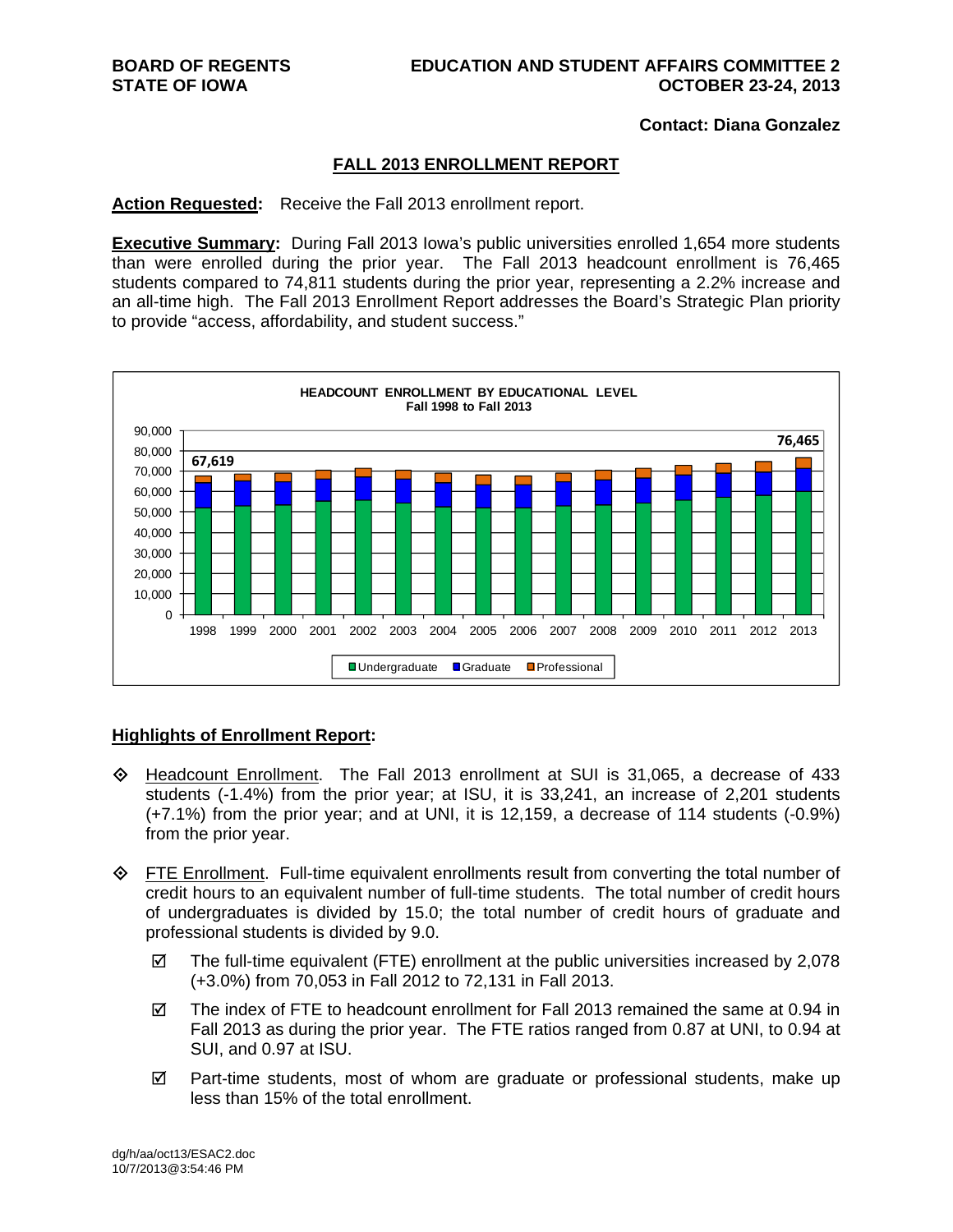- $\Diamond$  Residence. Approximately 62% of all students enrolled at the public universities are residents of Iowa which is a decrease of 1.1 percentage points from the prior year. However, the number of resident students increased by 202 students (+0.4%) from 47,406 in Fall 2012 to 47,608 in Fall 2013. This is the first year of an increase after three years of decreases in the total number of resident students.
	- $\boxtimes$  Approximately 66% of all undergraduate students at the public universities are residents of Iowa which is a decrease of 1.4 percentage points from the prior year. However, the number of resident undergraduate students increased by 381 students (+1.0%) from 39,051 in Fall 2012 to 39,432 in Fall 2013.
- $\diamond$  Enrollment by college and program. At the University of Iowa, the largest enrollments are in the College of Liberal Arts and Sciences (58.6%) and the College of Business (12.0%). At Iowa State University, the largest enrollments are in the College of Engineering (24.9%) and the College of Liberal Arts and Sciences (23.6%). At the University of Northern Iowa, the largest enrollments are in the College of Humanities, Arts, and Sciences (32.2%) and the College of Education (23.0%).
	- $\boxtimes$  At SUI, the programs with the largest undergraduate enrollment are Psychology (1,079), English (735), and Communication Studies (732). There are 435 students formally admitted into a teacher preparation program which is a decrease of 64 students (-12.8%) from the prior year.
	- $\boxtimes$  At ISU, the programs with the largest undergraduate enrollment are Mechanical Engineering (1,750), Kinesiology and Health (1,100), and Animal Science (905). There are 600 students formally admitted into a teacher preparation program which is a decrease of 107 students (-15.1%) from the prior year.
	- $\boxtimes$  At UNI, the programs with the largest undergraduate enrollment are Elementary Education (1,229), Business Administration (634), and General Studies (502). There are 2,541 students formally admitted into a teacher preparation program which is an increase of 46 students (+1.8%) from the prior year.
- $\diamond$  Diversity<sup>1</sup>. The number of racial/ethnic minority students at the public universities increased by 670 students (+8.2%) from 8,210 in Fall 2012 to 8,880 in Fall 2013. This is the largest number of racial/ethnic minority students ever at the public universities and represents 11.6% of the total Fall 2013 enrollment.
	- $\boxtimes$  Approximately 57% of the racial/ethnic minority students at the public universities are Iowa residents. The number of resident racial/ethnic minority students increased by 281 students (+5.9%) from 4,799 in Fall 2012 to 5,080 in Fall 2013.
	- $\boxtimes$  The number of undergraduate racial/ethnic minority students at the public universities increased by 695 students (+10.7%) from 6,517 in Fall 2012 to 7,212 in Fall 2013. The number of resident undergraduate racial/ethnic minority students at the public universities increased by 340 students (+8.6%) from 3,974 in Fall 2012 to 4,314 in Fall 2013.

10/7/2013@3:54:46 PM

dg/h/aa/oct13/ESAC2.doc  $\overline{a}$ <sup>1</sup> Does not include international students.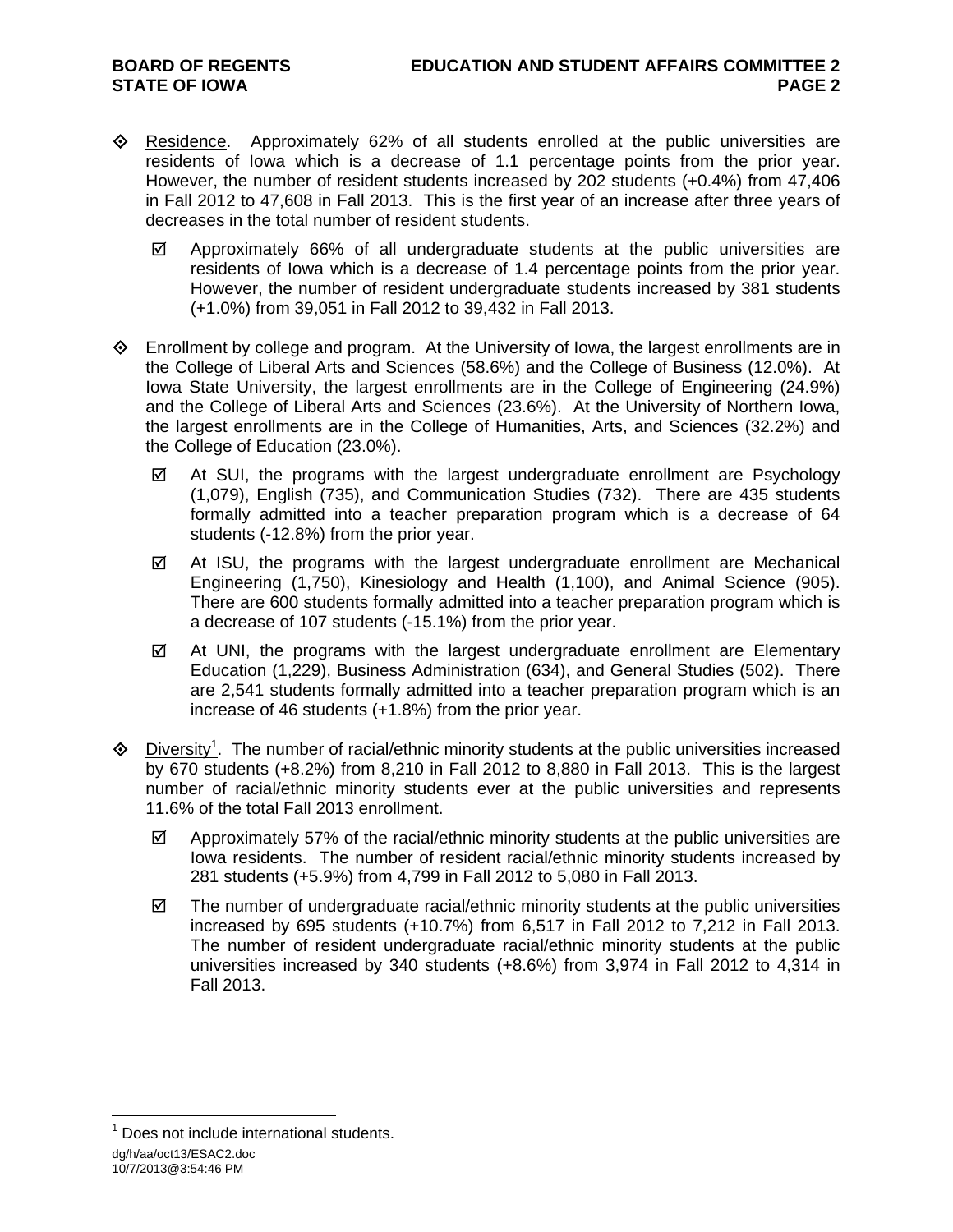- $\boxtimes$  The number of new freshmen racial/ethnic minority students at the public universities increased by 112 (+7.1%) from 1,580 in Fall 2012 to 1,692 in Fall 2013. The number of resident new freshmen racial/ethnic minority students at the public universities increased by 68 students (+8.7%) from 783 in Fall 2012 to 851 in Fall 2013.
- $\Diamond$  New Freshmen. The number of new freshmen at the public universities increased by 731 students (+6.3%) from 11,540 in Fall 2012 to 12,271 in Fall 2013.
	- $\boxtimes$  There were 43,278 new freshman applicants to the public universities for Fall 2013 which represents an increase of 2,942 (+7.3%) from Fall 2012. Of the total number of applicants, 35,730 (82.6%) were admitted, which represents an increase of 3,492 (+10.8%) from the prior year. Of the total number admitted, 12,271 (34.3%) enrolled as new freshmen at the public universities in Fall 2013.
	- $\boxtimes$  The mean ACT scores for entering freshmen at the public universities in Fall 2013 ranged from 22.8 to 25.2 compared to the national mean of 20.9 and the state mean of 22.1.
		- In Fall 2013, the state mean remained the same at 22.1 as the prior year while the national mean decreased from 21.1 in Fall 2012 to 20.9. At ISU, the mean ACT score remained the same as the prior year. At SUI, the mean ACT score decreased from 25.3 in Fall 2012 to 25.2 in Fall 2013 while at UNI, the ACT mean decreased from 23.1 in Fall 2012 to 22.8 in Fall 2013.
	- $\boxtimes$  The entering class of 2013 was the fifth cohort of new, direct from high school students who were admitted under the new Board of Regents admission policy. Of the total number of new freshmen who enrolled,<sup>2</sup> only 796 (6.5%) students had an  $RAI < 245.<sup>3</sup>$
- $\Diamond$  Undergraduates. The number of undergraduates at the public universities increased by 1,806 students (+3.1%) from 58,207 in Fall 2012 to 60,013 in Fall 2013.
- $\Diamond$  Graduate Students. The number of graduate students at the public universities decreased by 17 students (-0.2%) from 11,329 in Fall 2012 to 11,312 in Fall 2013.
- $\Diamond$  Professional Students. The number of students in professional programs at the University of Iowa and Iowa State University decreased by 76 students (-2.1%) from 3,613 in Fall 2012 to 3,537 in Fall 2013.
- $\Diamond$  International Students. The number of international students at the public universities increased by 524 students (+6.9%) from 7,540 in Fall 2012 to 8,064 in Fall 2013. The majority of international students (88.5%) were from Asia (Attachment D).
- $\Diamond$  Students with Disabilities. The number of self-identified students with disabilities at the public universities increased by 109 students (+6.8%) from 1,607 in Fall 2012 to 1,716 in Fall 2013. The three public universities provide a variety of services and accommodations to students with disabilities, including extended deadlines; special housing arrangements; and course materials and exams in electronic format.

 $\overline{a}$ 

 $2$  Excludes international students or students without an RAI.

 $3$  A Regent Admission Index (RAI) greater than or equal to 245, in addition to completion of the required core subjects, qualifies an Iowa resident for automatic admission to the public university where they applied.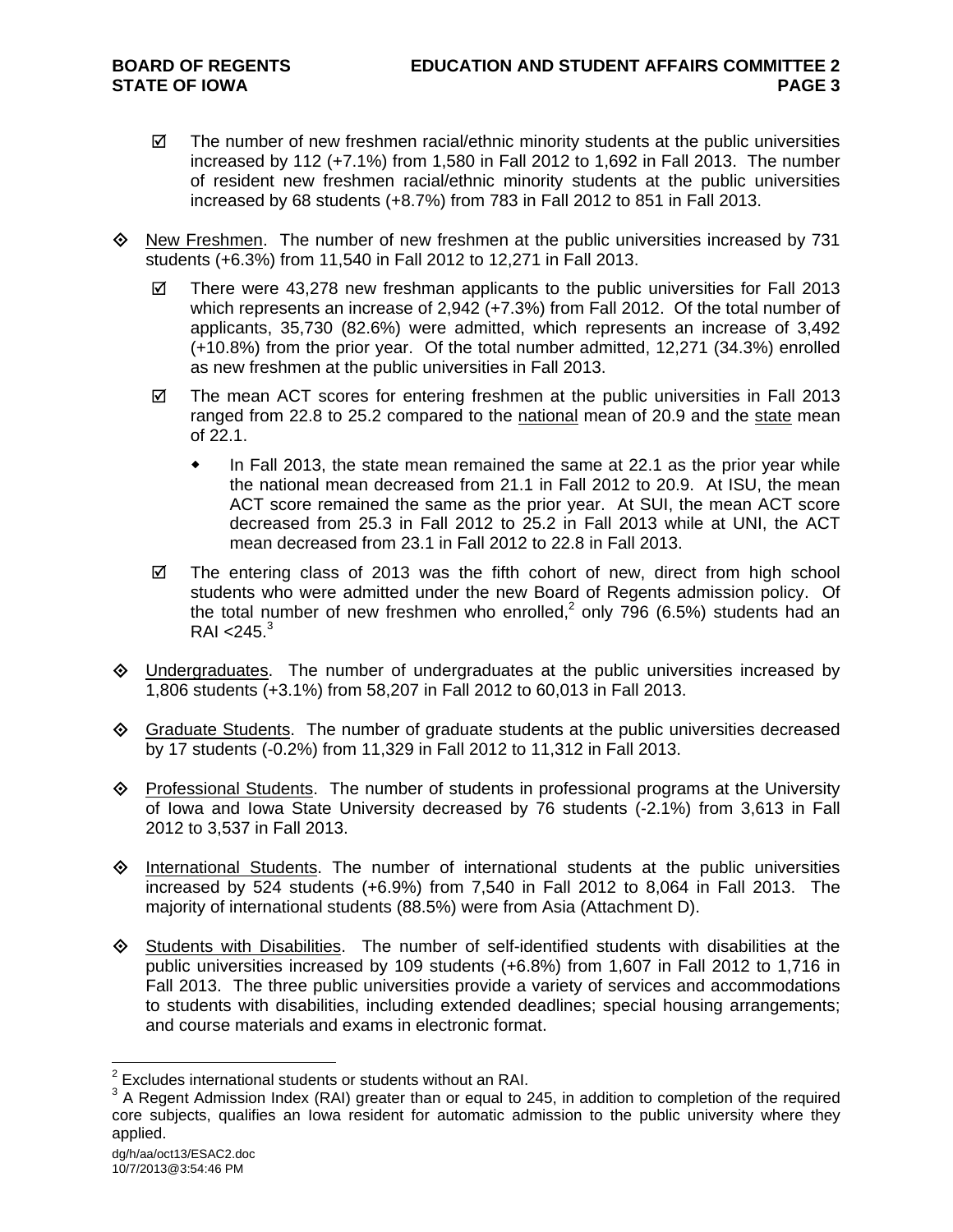- $\Diamond$  Transfer Students. The number of transfer students at the public universities increased by seven students (+0.2%) from 4,084 in Fall 2012 to 4,091 in Fall 2013. ISU had an increase of 201 students (+10.9%) from 1,841 in Fall 2012 to 2,042 in Fall 2013. Both SUI and UNI had decreases from the prior year, 117 and 77, respectively.
	- $\boxtimes$  Approximately 59% (2,430) of all transfer students at the public universities in Fall 2013 were from Iowa public community colleges.
	- $\boxtimes$  In Fall 2012, there were 100,519 students enrolled in Iowa community colleges which represents a decrease of 5.2% from the prior year; approximately 65% (65,764) were enrolled in college parallel (transfer) programs.<sup>4</sup>
	- $\boxtimes$  During FY 2012, 5,410 lowa community college students received an associate of arts award; and 1,490 Iowa community college students received an associate of science award.<sup>4</sup>
- $\Diamond$  Enrollment by Gender. The number of women enrolled at the public universities increased by 722 (+2.0%) from 36,917 in Fall 2012 to 37,639 in Fall 2013. The number of men enrolled at the public universities increased by 932 (+2.5%) from 37,894 in Fall 2012 to 38,826 in Fall 2013.
- $\Diamond$  Graduates. During the 2012-13 academic year, there were 15,857 graduates who earned 16,214 degrees at the public universities. The number of graduates decreased by 89 (-0.6%) from the prior year while the number of degrees increased by 94 (+0.6%).
- $\diamond$  Veterans. In Fall 2013, the number of students at the public universities receiving V.A. benefits increased by 42 students (+3.1%) from 1,346 in Fall 2012 to 1,388 in Fall 2013. The total number of veterans attending the public universities may be higher because veterans who were not receiving V.A. benefits were not included in this count.
- STEM Enrollment. The enrollment of students in STEM-related programs at the public universities increased by 12,849 students (+60.0%) between Fall 2000 and Fall 2013 from 21,409 to 34,258 and by 5,537 students (+19.3%) between Fall 2012 and Fall 2013 from 28,721 to 34,258.
- $\diamond$  STEM Graduates. The number of graduates from STEM-related programs at the public universities increased by 2,067 students (+46.3%) between Fall 2000 and Fall 2012 from 4,468 to 6,535 and by 1,135 students (+21.0%) between Fall 2011 and Fall 2012 from 5,400 to 6,535.
- $\diamond$  Special Schools. The special schools provide statewide services<sup>5</sup> to students who are identified by their local school district and for whom Individualized Education Programs are developed. This number can fluctuate from year to year.

dg/h/aa/oct13/ESAC2.doc 10/7/2013@3:54:46 PM

 $\overline{a}$ 

<sup>&</sup>lt;sup>4</sup> Source: Condition of Iowa Community Colleges 2012.

<sup>&</sup>lt;sup>5</sup> Off-campus students may receive more than one type of direct services.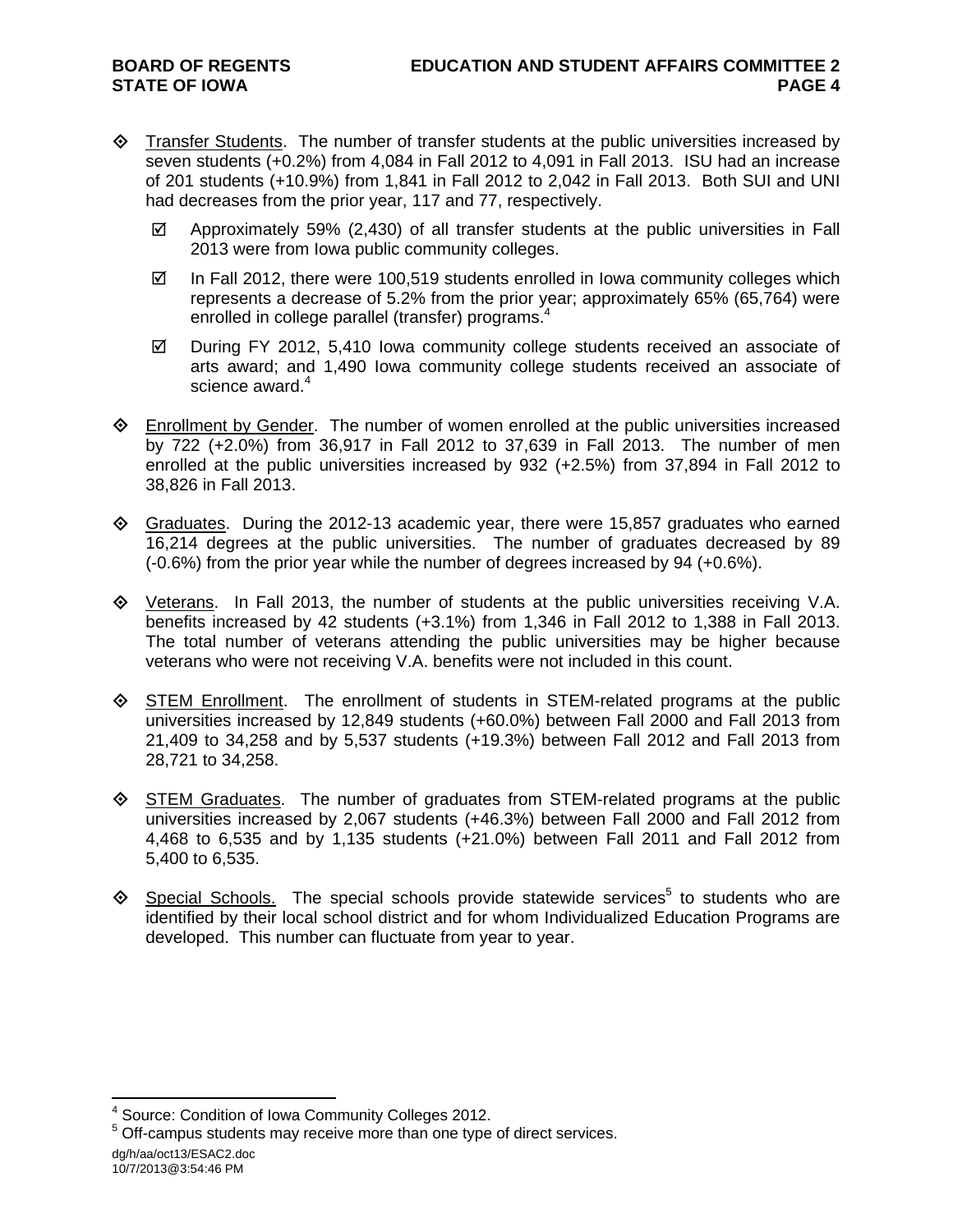- $\boxtimes$  In Fall 2013, the total number of students served on-campus by the Iowa School for the Deaf was 108, which is an increase of one (+0.9%) student from the prior year. There were 96 Iowa resident students and 12 non-resident students served on-campus. The number of Iowa resident students decreased by two (-2.0%) while the number of non-resident students served on campus increased by three (+33.3%) from the prior year. There were no students served off-campus by the School in Fall 2013 or in the prior year.
- $\boxtimes$  In Fall 2013, there was no on-campus enrollment at the Vinton campus. The Iowa Educational Services for Blind and Visually Impaired Students (IESBVI) served 558 statewide students in Fall 2013, which is an increase of 52 students (+10.3%) from the prior year.

### **♦** Enrollment Projections.

- $\boxtimes$  Enrollment at the public universities is projected to increase by 6,139 students (+8.0%) from 76,465 students in Fall 2013 to 82,604 in Fall 2023.
- $\boxtimes$  ISU under projected its next year's enrollments for Fall 2013 while SUI and UNI both over projected their next year's enrollment for Fall 2013.
- $\boxtimes$  The special schools did not project on- or off-campus enrollments because the services they provide are determined by the number of students identified by the local school districts and for whom IEPs are developed.
- **♦ Trends/Changes.** 
	- $\boxtimes$  This is the seventh consecutive enrollment increase for ISU and in the combined enrollment at the public universities during the past seven years. ISU experienced an enrollment increase while SUI and UNI experienced enrollment decreases in Fall 2013. This is the seventh year that SUI's enrollment surpassed 30,000 and the second for ISU. ISU experienced an all-time high enrollment in Fall 2013.
	- $\boxtimes$  During the past ten years, there has been a 6.0% decrease in the number of resident students at the public universities with a high of 50,654 in Fall 2003.
	- $\boxtimes$  During the past ten years, there has been an increase of 2,506 students (+25.7%) in the number of new freshmen. However, there were slight fluctuations during that period. Between Fall 2003 and Fall 2005, there were decreases followed by three years of increases. In Fall 2013, the combined new freshman enrollment at the public universities increased by 731 students (+6.3%) from 11,540 in Fall 2012 to 12,271 in Fall 2013. ISU experienced an increase in the number of new freshmen in Fall 2013 for the fourth consecutive year.
	- $\boxtimes$  This is the seventh consecutive year of an enrollment increase in the number of undergraduates at the public universities. In Fall 2013, there was an increase of 1,806 students (+3.1%) from the prior year. During the past 10 years, there has been an increase of 5,776 undergraduate students (+10.6%).
	- $\boxtimes$  This is the 16<sup>th</sup> consecutive year of an enrollment increase in the number of self-identified racial/ethnic minority students at the public universities, resulting in an all-time high enrollment (8,880) of racial/ethnic minority students. The proportion of racial/ethnic minority students at the Regent universities increased from 7.9% in Fall 2003 to 11.6% in Fall 2013.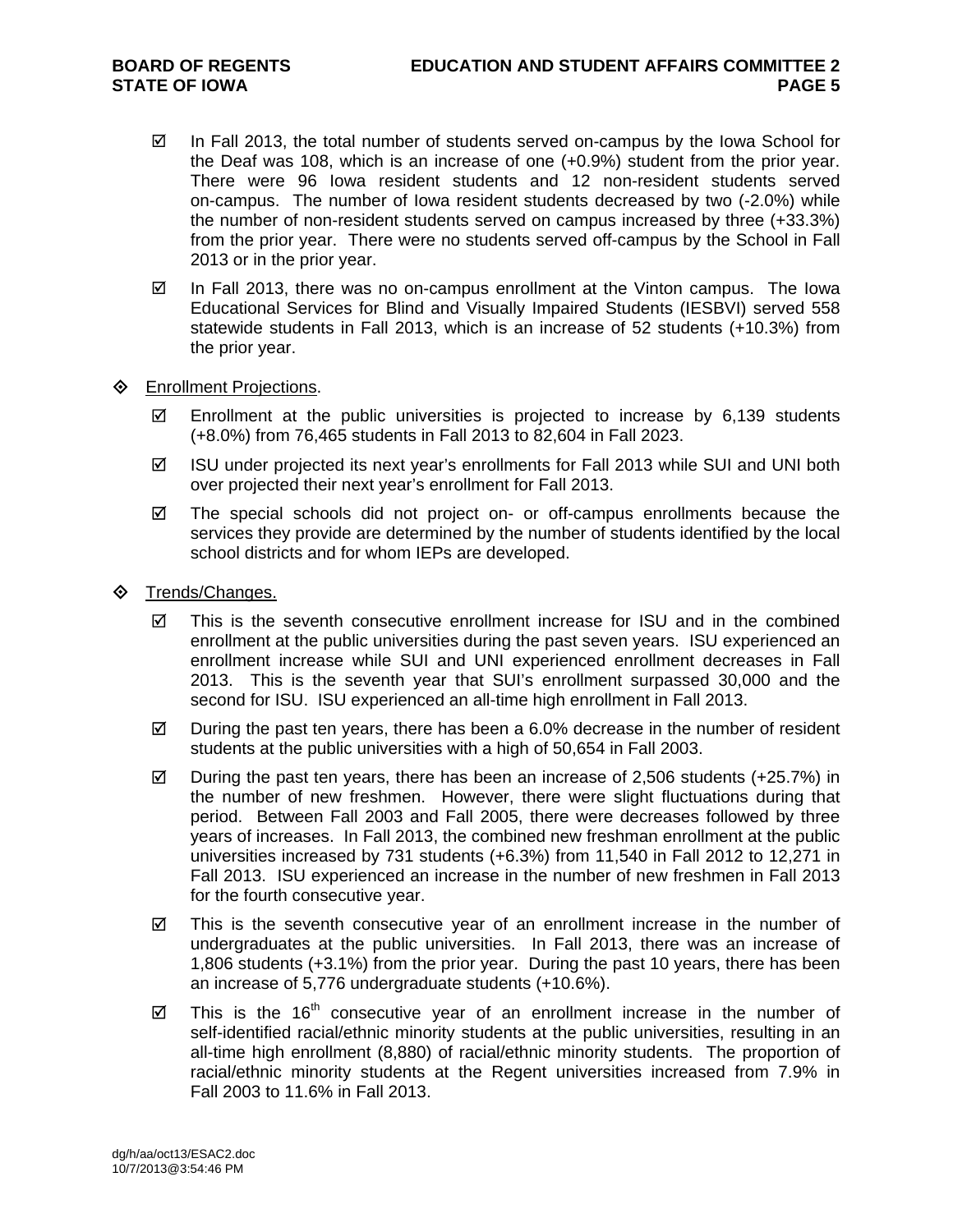- SUI had increases every year in each of the last 10 years; ISU had increases in nine of the last 10 years; and UNI had increases in five of the last 10 years in the number of racial/ethnic minority students.
- $\boxtimes$  The number of degrees awarded at the public universities has increased each year during the past four years. The number of degrees in 2012-2013 is the highest number (16,214) during the past 17 years. The number of graduates (15,857) in Fall 2013 had a slight decrease (-0.6%) from the prior year.
- $\boxtimes$  Between 2004-2005 and 2010-2011, the number of public high school graduates fluctuated from a high of 34,573 in 2007-2008 to a low of 33,547 in 2004-2005.
	- In 2010-2011, there were 33,853 public high school graduates, which represents a decrease of 609 (-1.8%) from the prior year.
	- In 2013-2014, the number of 12<sup>th</sup> graders in Iowa public high schools is expected to remain essentially the same as the prior year.
	- $\bullet$  The number of 12<sup>th</sup> graders in Iowa public high schools is projected to increase by 338 students (+0.9%) between 2013-2014 and 2017-2018; however, a 1.1% decrease is expected between 2013-14 and 2015-16 with a slight increase during the following two years.
	- Approximately 28% of the graduating class of 2012 indicated that they intended to pursue postsecondary education at a public four-year college.
- $\boxtimes$  In 2013, approximately 66% of the high school graduates (22,526)<sup>6</sup> took the ACT. Of those who took the ACT, 18,766 (83.3%) had a score of 18 or greater; 13,890 (61.7%) had a score of 21 or better. There were 3,048 (13.5%) racial/ethnic minority students who took the ACT.
- $\boxtimes$  In 2013, there were 7,242 new freshmen at the Regent universities who were lowa residents which was an increase of 307 students (+4.4%) from the prior year. This represents approximately 21.2% of the total number of public high school graduates in lowa during that time. $<sup>7</sup>$ </sup>
- $\boxtimes$  In 2012, there were 3,948 public high school graduates who were racial/ethnic minorities; 2,880 took the ACT. $8$
- $\boxtimes$  In Fall 2013, there were 851 new freshmen at the public universities who were lowa residents and racial/ethnic minorities, which represents 21.5% of the public high school graduates who were racial/ethnic minorities and 27.9% of the ACT test takers who were racial/ethnic minorities. The number of new freshmen at the public universities who were Iowa residents and racial/ethnic minorities in Fall 2013 increased by 68 (+8.7%) students from the prior year.
- The enrollment of undergraduates in STEM-related programs at the public universities increased by 10,382 (+67.9%) from 15,284 in Fall 2000 to 25,666 in Fall 2013. The enrollment of graduate students increased by 1,290 (+29.9%) from 4,309 in Fall 2000 to 5,599 in Fall 2013. The enrollment of professional students increased by 1,177 students (+64.8%) from 1,816 in Fall 2000 to 2,993 in Fall 2013.

dg/h/aa/oct13/ESAC2.doc 10/7/2013@3:54:46 PM

 $\overline{a}$ 

<sup>6</sup> Source: Projections of high school graduates by the Western Interstate Commission for Higher Education.

<sup>7</sup> Condition of Education Report 2012.

<sup>&</sup>lt;sup>8</sup> Source: ACT Profile Report – Iowa, Graduating Class of 2013.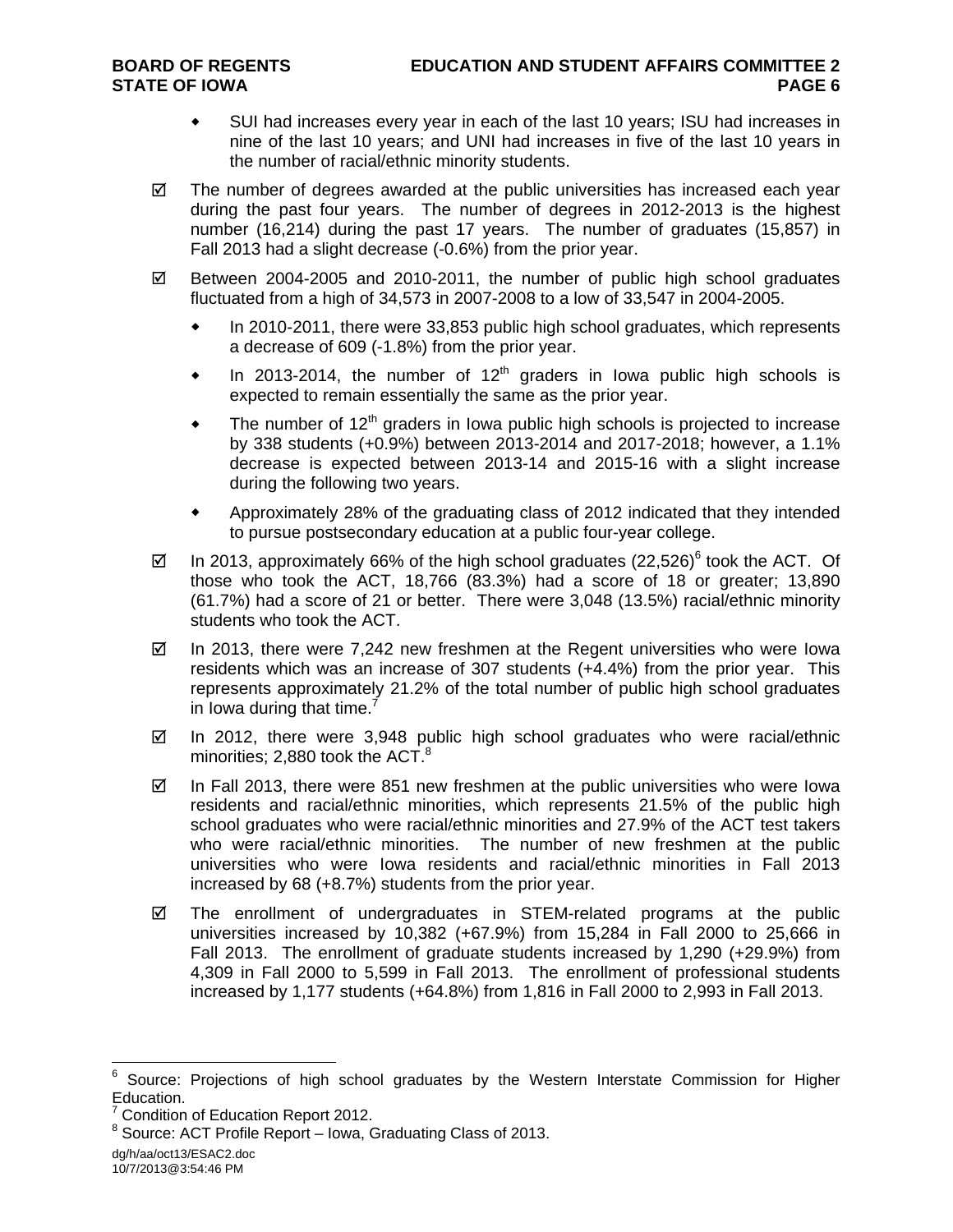### **BOARD OF REGENTS EDUCATION AND STUDENT AFFAIRS COMMITTEE 2 STATE OF IOWA** PAGE 7

- The number of women in STEM-related programs increased by 6,016 (+75.2%) from 8,002 in Fall 2000 to 14,018 in Fall 2013. There was an increase of 2,630 women (+23.1%) enrolled in STEM-related programs from 11,388 in Fall 2012 to 14,018 in Fall 2013.
- The data tables prepared for the Fall 2013 Enrollment Report are available on the Board of Regents website.
- Fall 2013 enrollment highlights provided by the institutions are available on pages 8-10.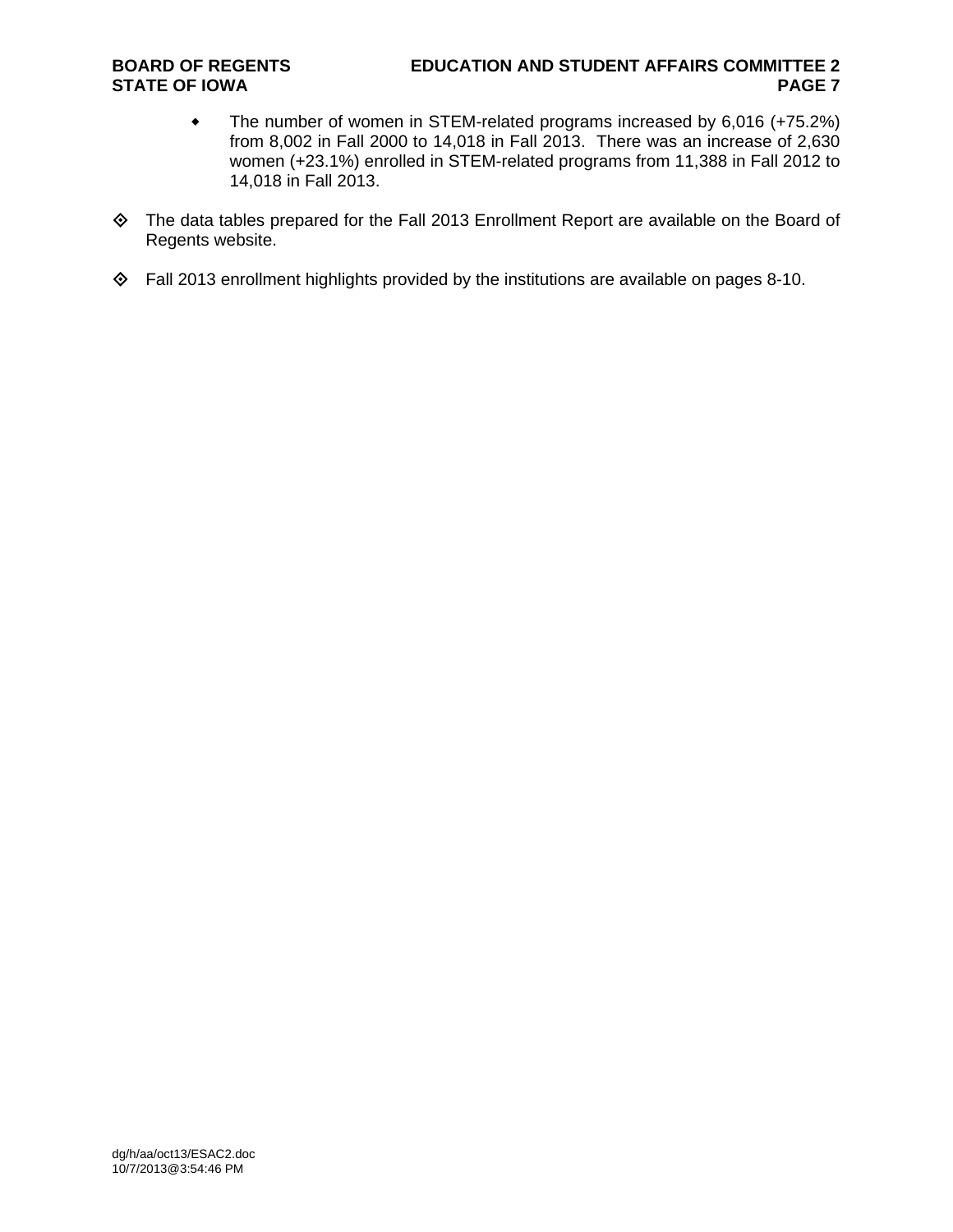## **INSTITUTIONAL HIGHLIGHTS**

#### **UNIVERSITY OF IOWA**

- $\boxtimes$  In Fall 2013, the University of Iowa enrolled 4,460 new first-year students. Among these first-year students are 2,134 resident Iowans, an increase of 0.6% over 2012.
- $\boxtimes$  The total enrollment of 31,065 is a slight decrease over last year's enrollment of 31,498. This enrollment includes, among other categories, 21,974 undergraduate, 4,823 graduate, 1,317 post-doctoral, and 2,951 professional students.
- $\boxtimes$  The quality of the incoming first year class continues to improve as evidenced by a mean ACT composite score of 25.2, which is essentially unchanged from Fall 2012. Only 3.0% of this year's first-year class has an RAI less than our admission standard of 245.
- $\boxtimes$  The enrollment of veterans continues to increase; 501 veterans enrolled on campus this fall, compared to 484 in Fall 2012. The University of Iowa was named a "Military Friendly" school by G.I. Jobs for the fourth straight year.
- $\boxtimes$  Students who identify themselves as a racial/ethnic minority represented 12.9% of the total enrollment and 17.1% of the entering class. Among undergraduates, 52% are female, while 56.5% of the graduate students are female.
- All qualified Iowa applicants were admitted; resident students made up 55% of undergraduate students and 54% of all students on campus.
- $\boxtimes$  The University granted 7,022 total degrees in 2012-2013, an increase of 263 over 2011-2012. The University granted 4,562 undergraduate degrees, an increase of 219. This increase demonstrates the University's commitment to timely degree completion.
- $\boxtimes$  In summary, this year's first year class represents a strong commitment to the University's strategic goals for serving the state of Iowa by encouraging and promoting the enrollment of resident students, while being an attractive option for non-resident and international students. The University continues to make progress on its goals for the level of preparation of our students and the diversity of our student body.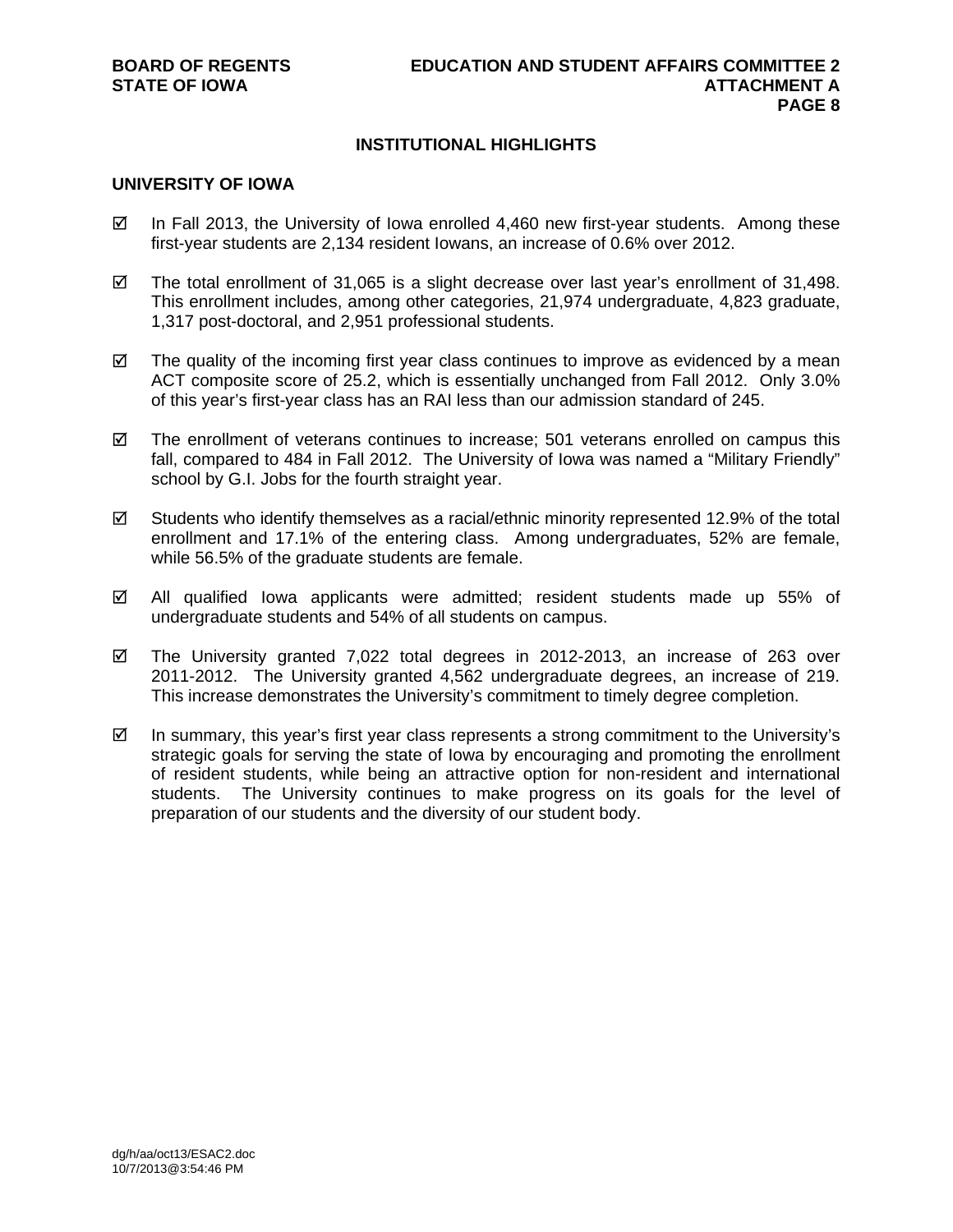## **IOWA STATE UNIVERSITY**

Iowa State University student numbers set records in nearly every category this fall.

- $\boxtimes$  lowa State's fall 2013 total enrollment of 33,241 is the largest in school history, an increase of more than 7 percent (2,201 students) over the previous record of 31,040 in fall 2012. The growth from 2012 to 2013 represents the largest one year increase since 1946. It's the fifth year of record enrollment and the seventh consecutive year of growth at Iowa State. The student body represents every Iowa county, all 50 states, and 106 countries.
- $\boxtimes$  Iowa State University has record undergraduate enrollment of 27,659, an increase of 2,106 students from fall 2012. More than 65 percent of Iowa State's 27,659 undergraduates are Iowans. Fall 2013 marks the highest resident undergraduate enrollment ever at Iowa State – 18,009. This fall's resident undergraduate enrollment tops the previous record of 17,674 set in 2001, and equals 959 more in-state undergrads than enrolled at ISU last fall. (Total Iowa resident enrollment is 19,850.)
- $\boxtimes$  For the past seven years, Iowa State has met or exceeded the 8.5 percent minority enrollment goal set by the Iowa Board of Regents. U.S. multicultural enrollment is 3,689 (11.1 percent of total enrollment), a new record and an increase over last fall's 3,255 students. Iowa State welcomed a record number of U.S. multicultural new freshmen this fall – 782, which is up from last year's record of 700. Iowa State's total international student enrollment of 3,797 is also a record and represents an increase of 287 students from Fall 2012.
- $\boxtimes$  More than one in five Iowa State students is either a U.S. multicultural student or an international student. Total U.S. multicultural and international enrollment is 7,486, or 22.52 percent of the student body. (The previous record set in Fall 2012 was 6,765, or 21.79 percent of the student body.)
- $\boxtimes$  This year, Iowa State has attracted its largest freshman class ever 6,089 and 3,540 (58.1 percent) are Iowans. Each year, Iowa State enrolls more Iowa high school graduates as new freshmen than any other four-year school. A record number of 3,540 new resident freshmen enrolled this fall, up from 3,251 last year and surpassing the record of 3,314 set in 2001. This fall Iowa State welcomed a record number of nonresident new freshmen at 2,188, up from last year's record of 1,865, and a record number of international new freshmen at 361, up from the 2010 record of 283. The qualifications of our incoming students remain high as demonstrated by consistent mean ACT scores, high school GPA and class rank.
- $\boxtimes$  New transfer student enrollment is at an all-time high of 2,042, up from last year's record of 1,841 students. Iowa State University remains the number one transfer destination for Iowa community college students. A record 1,214 transfer students enrolled from Iowa's community colleges, an increase of 103 students from the previous record year of 2012.
- $\boxtimes$  Iowa State has continued to see an increase of Veterans, military personnel and family members using military educational benefits to pursue their higher education at Iowa State University. Enrollment for students claiming VA educational benefits as a Veteran or dependent of a Veteran is up 99 students from Fall 2012. Fall 2013, we have certified 620 students for VA benefits. We anticipate this trend will continue.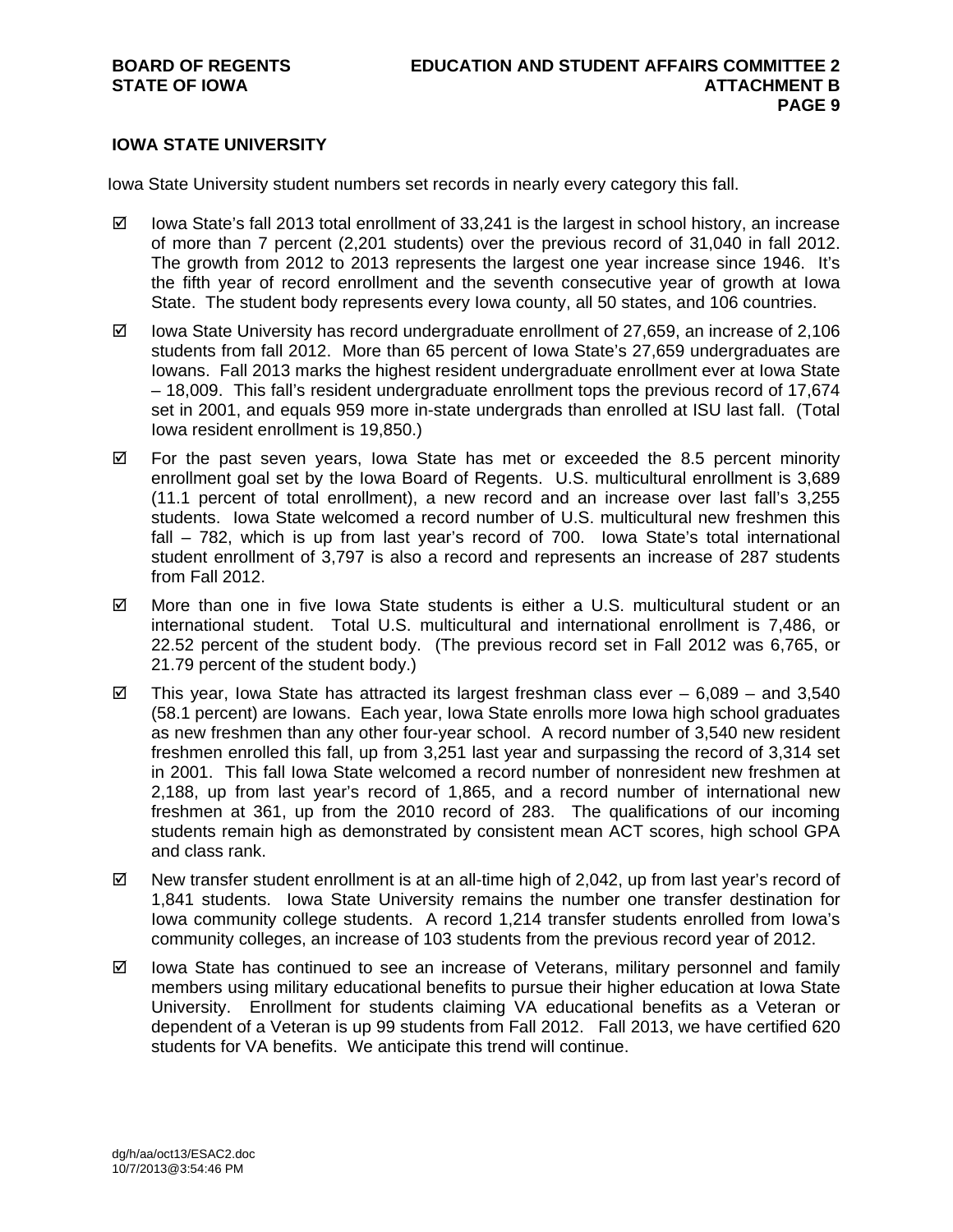## **UNIVERSITY OF NORTHERN IOWA**

- $\boxtimes$  Total enrollment is 12,159 which is down 114 from fall 2012. The enrollment of 12,159 exceeds the budgeted enrollment by 359 students.
- $\boxtimes$  New freshmen enrollment is up 1.1% to a total of 1,722.
- $\boxtimes$  New graduate enrollment is up 20.8% to 680.
- $\boxtimes$  New transfer enrollment is down 7.4% to 912.
- $\boxtimes$  Second year retention is 82.9% which is up from the previous year of 81.3%.
- $\boxtimes$  Six-year graduation rate is 66.5% which is up slightly from the previous year of 66.3%.
- $\boxtimes$  Four-year graduation rate is 37.6% which is down slightly from the previous year of 37.8%.
- $\boxtimes$  Enrollment of international students increased 14.5% to 520 students.
- $\boxtimes$  Nonresident enrollment increased by 11.8% to 1,317 students.
- $\boxtimes$  Total minority enrollment decreased by nine students or 0.9%.
- $\boxtimes$  Enrollment of minority students continues to be 8.1% of the total student body which is the same as last year.